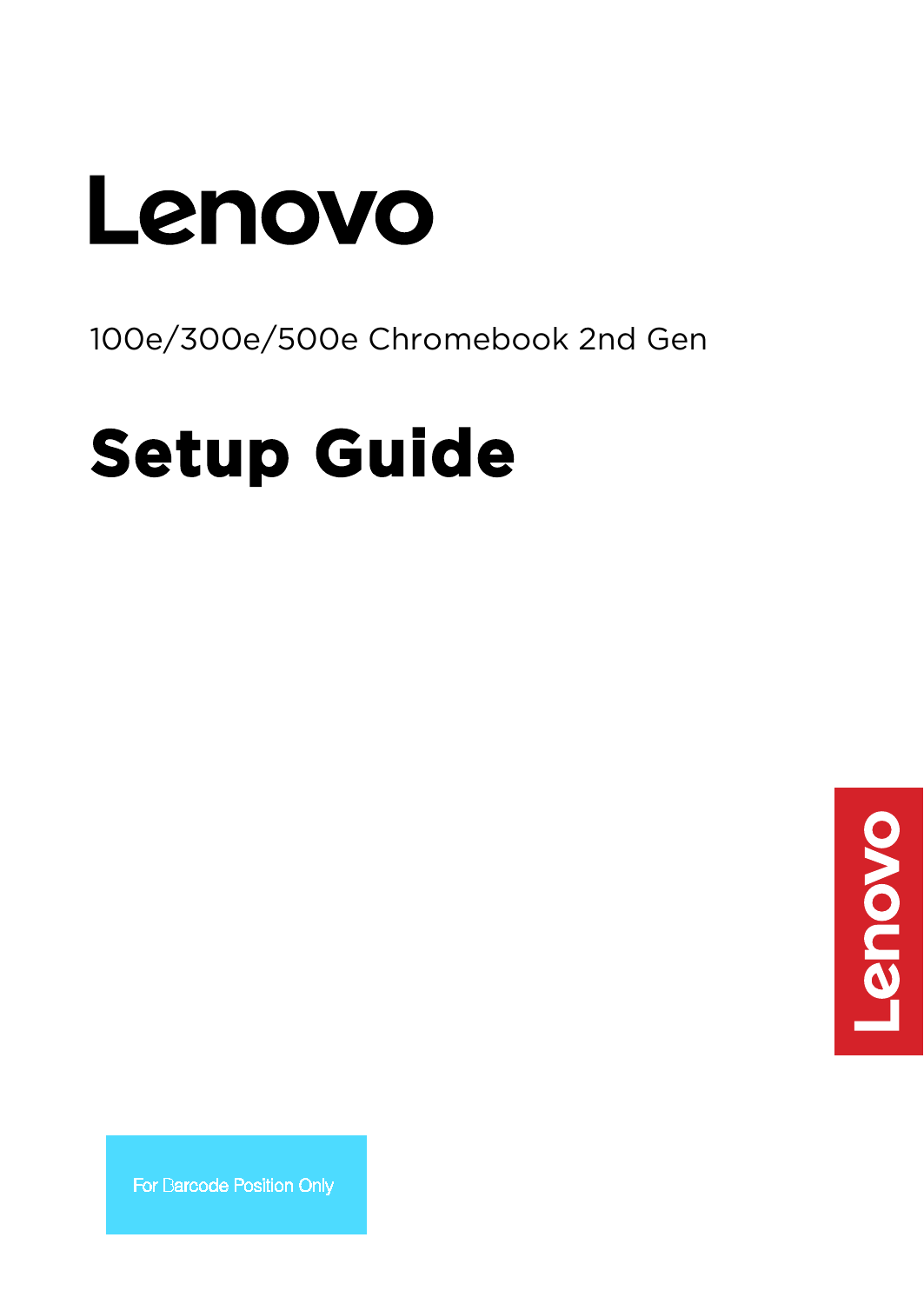

#### Lenovo 100e Chromebook 2nd Gen

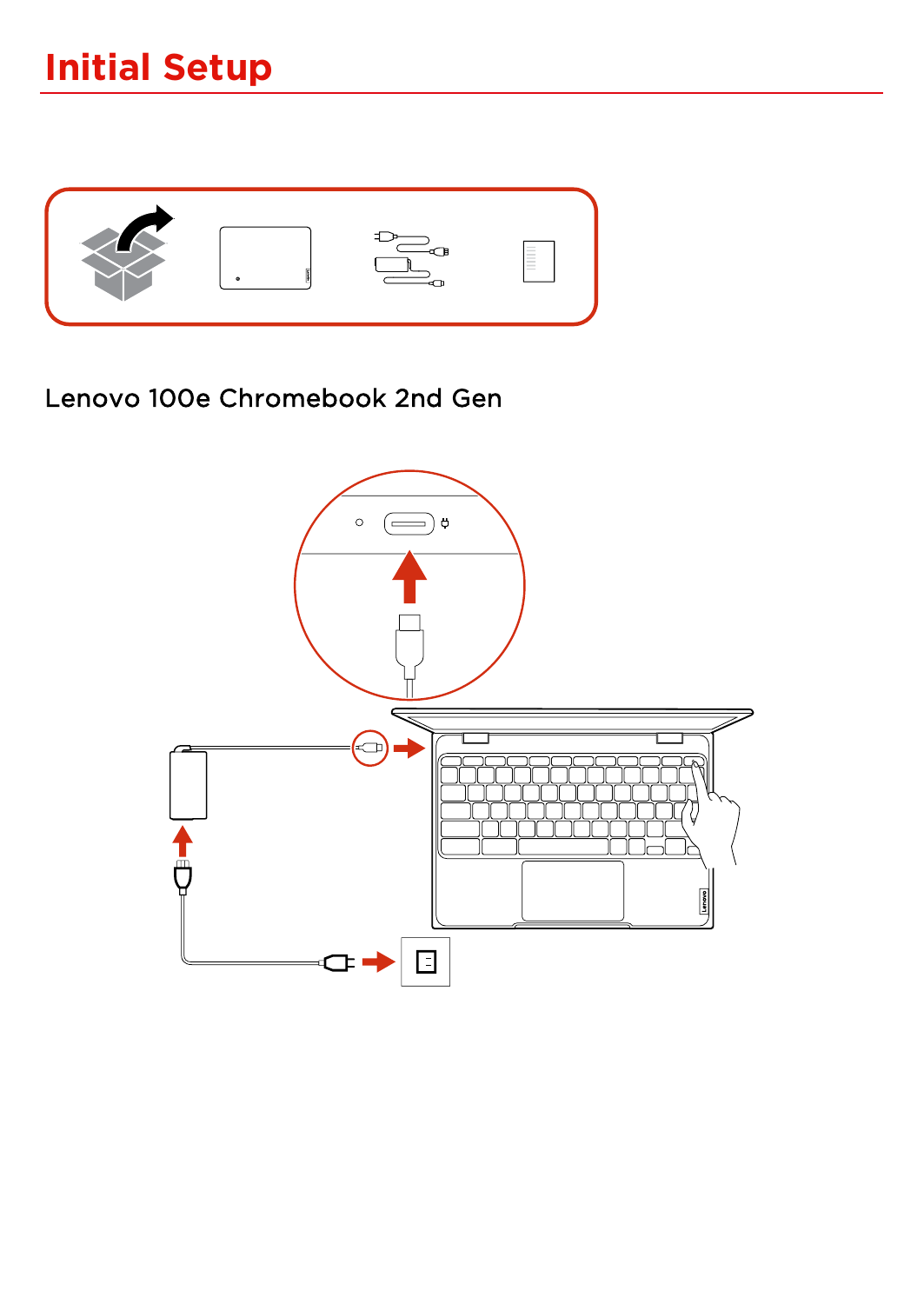#### Lenovo 300e/500e Chromebook 2nd Gen

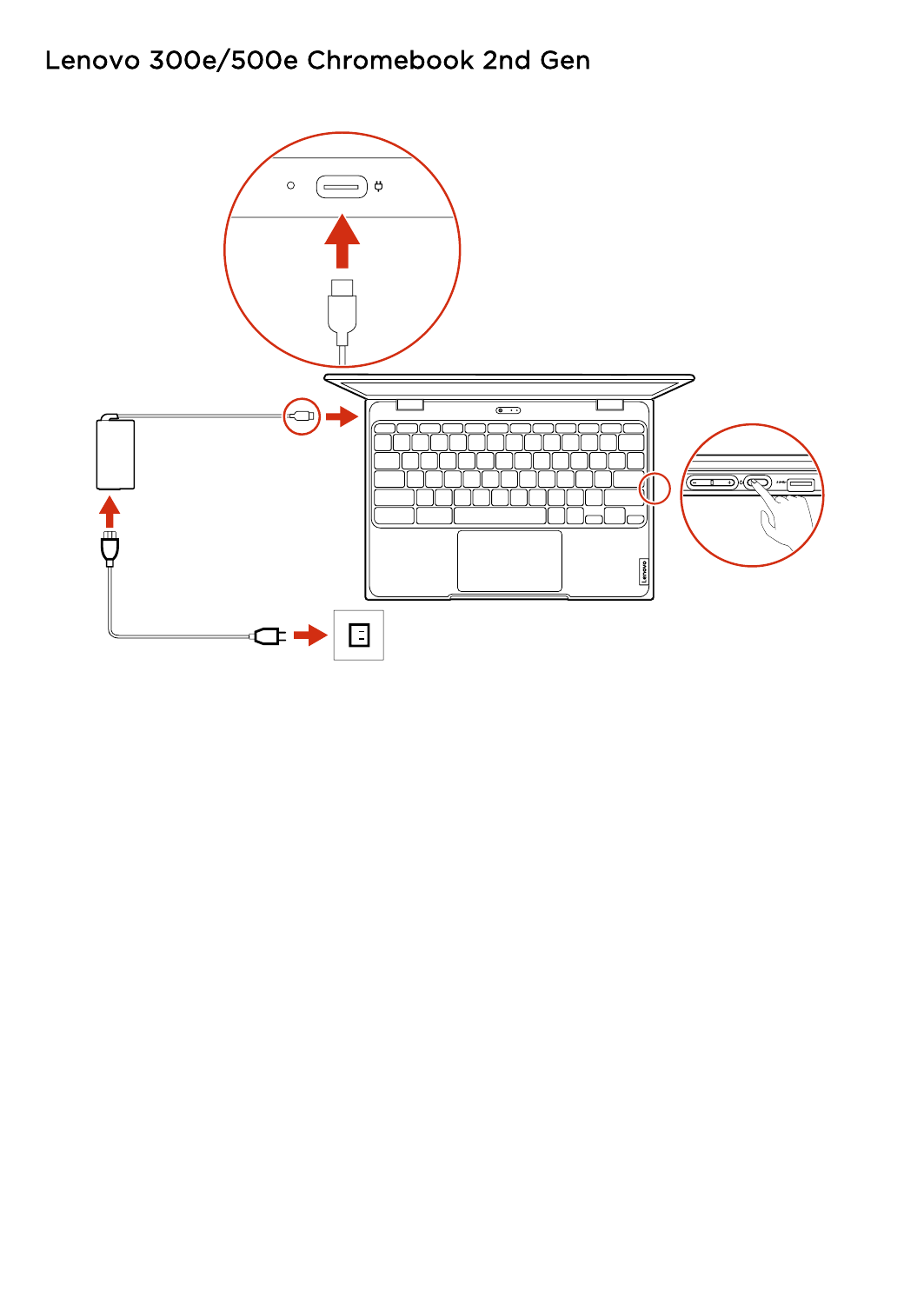## **Overview**

#### Lenovo 300e/500e Chromebook 2nd Gen

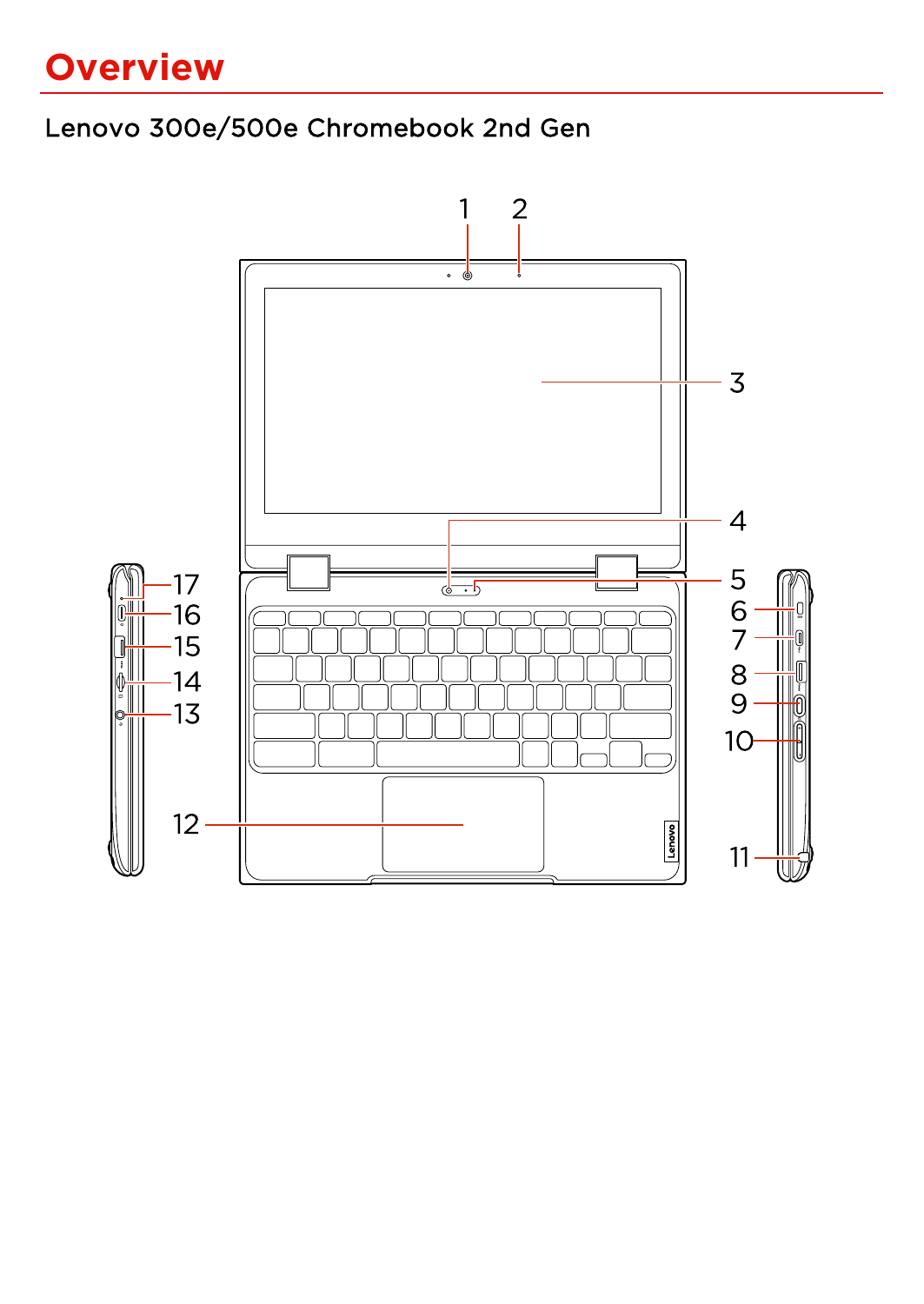#### Lenovo 100e Chromebook 2nd Gen



- 1. Front camera
- 2. Microphone
- 3. Multi-touch screen
- \* 4. World-Facing camera
- \* 5. Microphone
	- 6. Mini security-lock slot
	- 7. USB-C™ connector
	- 8. USB 3.2 connector Gen 1
	- 9. Power button
- 10. Volume up / down button
- \* 11. Pen slot
- 12. Touchpad
- 13. Audio connector
- 14. microSD card slot
- 15. USB 3.2 connector Gen 1
- 16. Power connector / USB-C connector
- 17. Battery / Charging status indicator

Read the statement on USB transfer rate in the *User Guide*. Refer to the *Safety and Warranty Guide* for accessing the *User Guide.*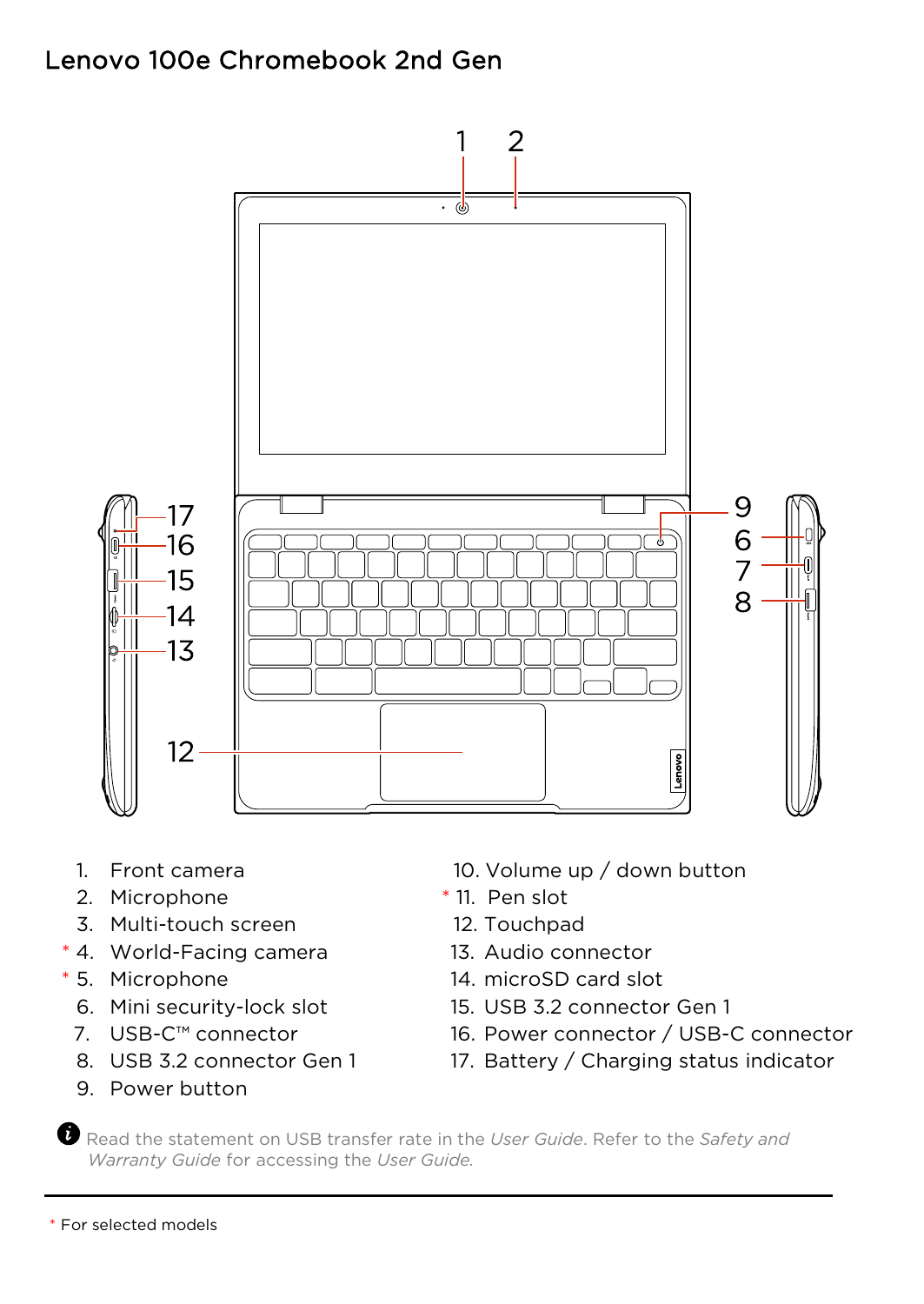#### Specific absorption rate for European Union

YOUR DEVICE MEETS INTERNATIONAL GUIDELINES FOR EXPOSURE TO RADIO WAVES.

The Europe 10g Specific Absorption Rate (SAR) limit for mobile devices is 2.0 W/kg. To view your product specific SAR value, go to https://support.lenovo.com/us/en/solutions/sar.

If you are interested in further reducing your RF exposure then you can easily do so by limiting your usage or simply keeping the device away from the body.

#### European Union — compliance with the Radio Equipment Directive

Hereby, Lenovo (Singapore) Pte. Ltd., declares that the radio equipment type Lenovo 100e Chromebook 2nd Gen, Lenovo 300e Chromebook 2nd Gen, Lenovo 500e Chromebook 2nd Gen are in compliance with Directive 2014/53/EU.

The full text of the system EU declaration of conformity is available at the following Internet address:

https://www.lenovo.com/us/en/compliance/eudoc

[This radio equipment operates with the following](https://www.lenovo.com/us/en/compliance/eu-doc)  [frequ](https://www.lenovo.com/us/en/compliance/eu-doc)ency bands and maximum radio-frequency power:

| Technology             | Frequency<br>band [MHz] | Maximum<br>transmit<br>power |
|------------------------|-------------------------|------------------------------|
| WI AN<br>802.11b/g/n   | 2400 - 2483.5           | $<$ 20 dBm                   |
| WI AN<br>802.11a/n/ac  | $5150 - 5725$           | $<$ 23 dBm                   |
| WI AN<br>802.11a/n/ac  | 5725 - 5875             | < 13.98<br>dBm               |
| Bluetooth<br>BR/EDR/LE | 2400 - 2483.5           | $<$ 20 dBm                   |

Usage of all the radio devices is limited to indoor in the band 5150 MHz to 5350 MHz (channels 36, 40, 44, 48, 52, 56, 60, 64).